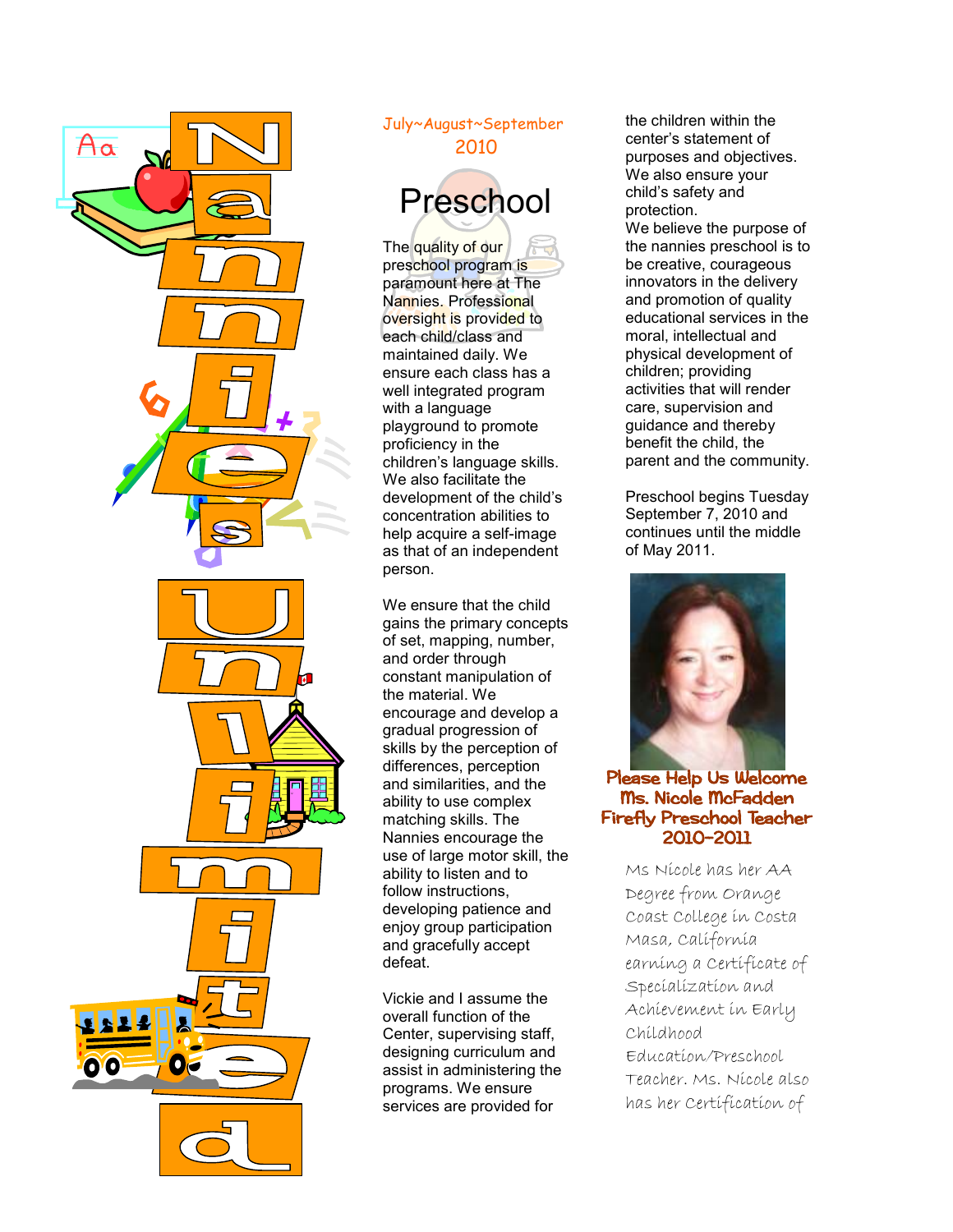Achievement / Specialization in Early Childhood Administration, Early Childhood Education-Family Childcare Provider. Ms Nicole has worked over eight years at Grace Lutheran Preschool, Huntington Beach, CA as a preschool teacher and the assistant director.



Kindergarteners for 2010 -2011 School year.

The children appear to be really enjoying their summer session; however, everything comes to end at some point. With only a few weeks until school begins we would like to touch base with you again in regards to your plans for your child this school year. Each year we have numerous calls from parents inquiring about our school program. Since we try to cater to our current parents, we need to know how many children will continue

attending the Center this fall. This information will help us route vans and know if we can  $\circ$ accommodate children who do not attend at this time. We have some "new" schoolers (kindergartners) so we need to review things that are specific to children in school. If your child rides the bus: the first week or so of school, we assign an older child to your kindergartner to assure they get on and off of the bus at the right place. This seems to work really well. If your child attends Four Mile Elementary the bus picks the children up at approx. 8:20 am at the entrance of the Center's parking lot.

If your child attends Delaware, Willowbrook, Altoona or Clay<sup>O</sup> Elementary the bus picks the children up at approx. 7:55 am Runnells at 8:00 am.

Our staff attends to the children while they wait for the bus.

Every Wednesday the children of Four Mile get out of school at 1:55 pm and return to the entrance of our parking lot at approx. 2:00 pm. Willowbrook, Centennial, Altoona, Clay and Delaware schools return to the Center at approx 2:15 pm. Runnells at 2;30 pm.

Again, our staff waits for them as they disembark

from the bus and into the building. On Monday, Tuesday, Thursday, and Friday children will return from school at approximately 4:00 pm

If your child attends Pleasant Hill, our staff will take your child(ren) to and from school in one of our vans. All vans have appropriate restraint systems in place. We will immediately notify you if your child is not available to be picked up by our van or is not delivered by the bus after school.

Please continue to use the Schooler's (Hornets) communication sheet located under the bulletin **b** board in the main lobby for any communication you need to convey to your child's before or after school teacher. This communication sheet is reserved for school aged children only. Our teacher's will initial the sheet after they read it to let you know they read it.

The rate for the before and after school program is \$75.00/wk/child. This rate includes an after school snack, transportation to and from school and a "spot" at the Center for various reasons, such as no school day or days when the children get out of school early. If the children do not have school on a particular day there is an additional \$35.00 drop in charge. We post "sign up sheets" for scheduled "no school days" on the Hornet's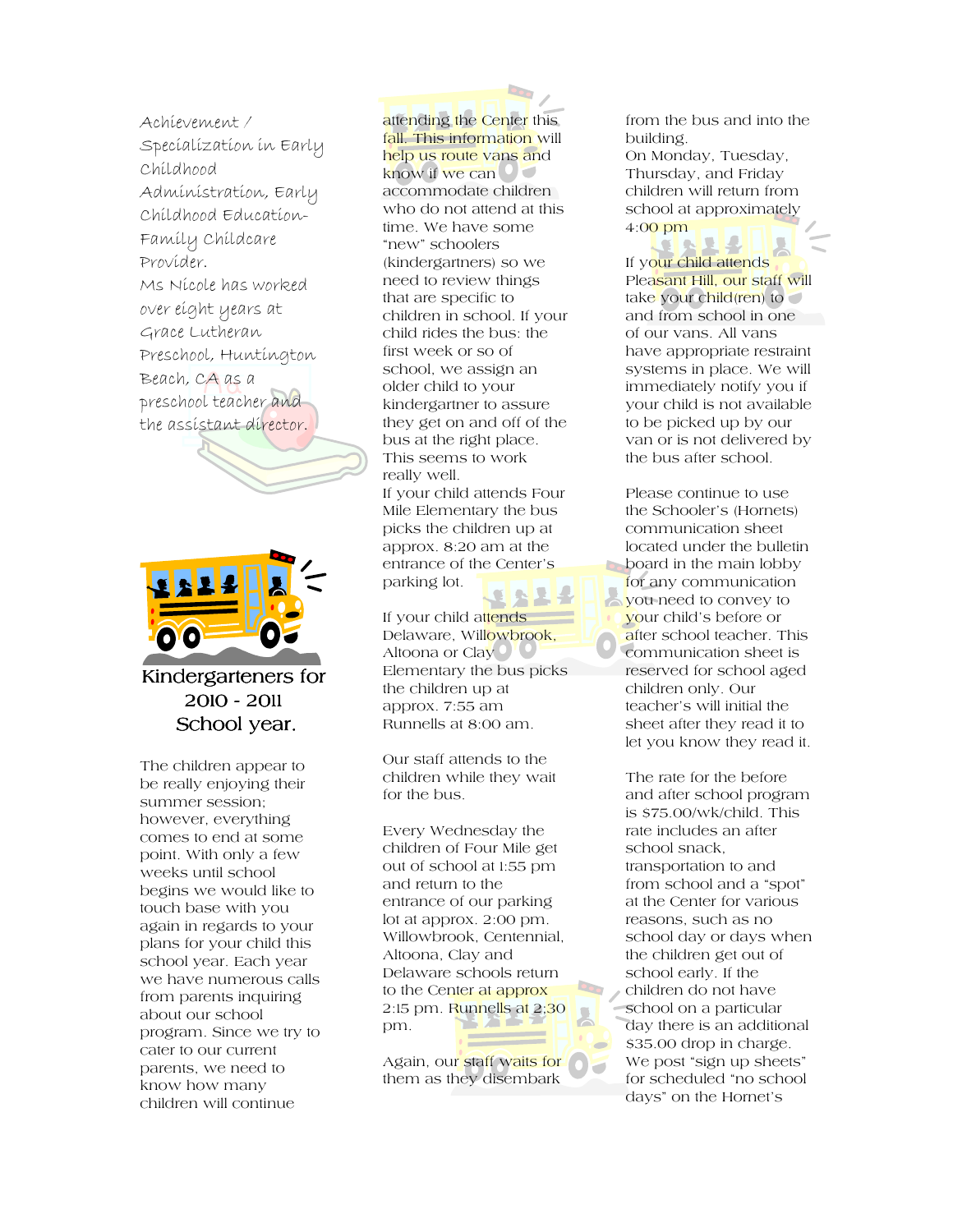Bulletin Board to assist us with staffing and food prep. If you sign your school age child up you c must prepay for the day. If there is more than one day of "no school", your rate never exceeds the weekly rate of \$110.oo/wk. The rate for before and after school is \$55.00/wk/child. If you request your child to come during breaks only, you will need to call well before each break to check if there is an opening available. To ensure your child's fall reservation, you will need to complete and return the registration form (Those have been provided to you in your child's cubby.)



## Preschool 2010-2011.

Just a reminder that The Nannies Unlimited Child Center and Preschool Inc. preschool program begins the first Tuesday after Labor Day, September 7, 2010 and continues through until the middle of May 2011.

Classes will be held Monday through Friday  $8:30$  am until  $11:00$  am

Children who turn three years of age **PRIOR** to September 15, will participate in our "Ladybug" preschool program and those children who have turned the age of four **PRIOR** to September 15, will participate in our "Firefly" preschool program.

The Preschool Teachers will make the children's room changes on Tuesday August 24, 2010. Parents, when picking your child up from daycare this day, please go to their new assigned room. The Ladybug room is located in the lower level of the preschool building and the Fireflies are located on the main floor in the preschool building. On Wednesday August 25, 2010 parents may begin taking their "preschooler" to their appropriate room.





## **Supplies**:

One of our goals here at The Nannies is to help parents decrease stress levels thereby allowing them an increase in quality time spent with their children. One of the ways we are attempting to decrease stress and ensure each student has the appropriate materials necessary to be organized and ready to learn, The Nannies Unlimited Child Center and Preschool Inc. will again purchase all preschool supplies necessary for students in the **Ladybug** (3-4 year old room and the **Fireflies** (4-5 year old room) **The cost of this supply packet is \$20.00 per preschooler.** Please make your payment **PRIOR to Friday July 30, 2010.** This will allow us time to formulate the supplies in time for the first day of preschool. You may include this payment with your weekly tuition. Please make note that you have included this with your payment.